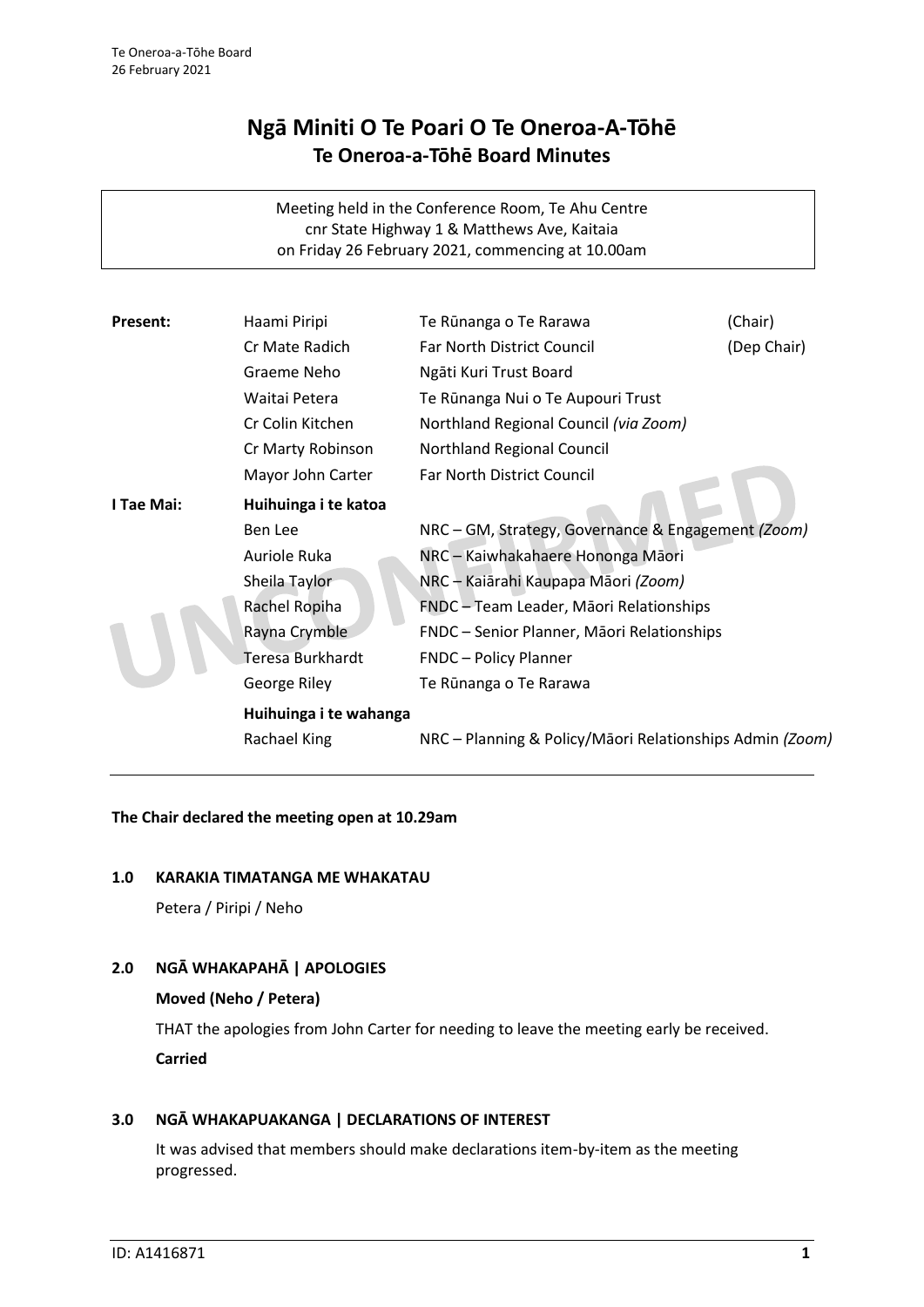# **4.0 WHAKĀE NGĀ MINITI | CONFIRMATION OF MINUTES**

#### **4.1 Confirmation of Minutes**

#### **ID: A1414486**

# **Report from Rachael King, Board Secretary**

# **Moved (Radich / Robinson)**

THAT the minutes of the Te Oneroa-a-Tōhe Board meeting held on 11 December 2020 be confirmed as a true and correct record.

**Carried**

# **5.0 NGĀ RIMITI | ITEMS**

# **5.1 Financial Report**

# **ID: A1415159**

# **Report from Rachael King, Board Secretary**

# **Moved (Radich / Carter)**

THAT the report 'Financial Report' by Rachael King, Board Secretary and dated 19 February 2021, be received.

**Carried**

# **5.2 Workplan - 2021**

# **ID: A1412462**

#### **Report from Sheila Taylor, Kaiārahi Kaupapa Māori**

#### **Moved (Robinson / Neho)**

- 1. THAT the report 'Workplan 2021' by Sheila Taylor, Kaiārahi Kaupapa Māori and dated 16 February 2021, be received.
- 2. THAT the Board approve the priority action items for inclusion in the TOATB 2021 workplan.
- 3. THAT the Board approve the TOATB 2021 workplan.
- 4. THAT the Board agree to monthly meetings of the Technical Steering Group.
- 5. That the Iwi representatives of Te Oneroa-a-Tōhe Beach Board confirm/reconfirm the following Technical Steering Group members:
	- a. Te Aupouri: Waitai Petera
	- b. Ngāti Kuri: Graeme Neho
	- c. Te Rarawa: George Riley (interim)
	- d. NgāiTakoto: TBA
- 6. THAT the Board delegate to the Chair approval of the Technical Steering Group meeting schedule for 2021.
- 7. THAT the Board approve Board members on the Technical Steering Group be reimbursed travel and meetings fees.

#### **Carried**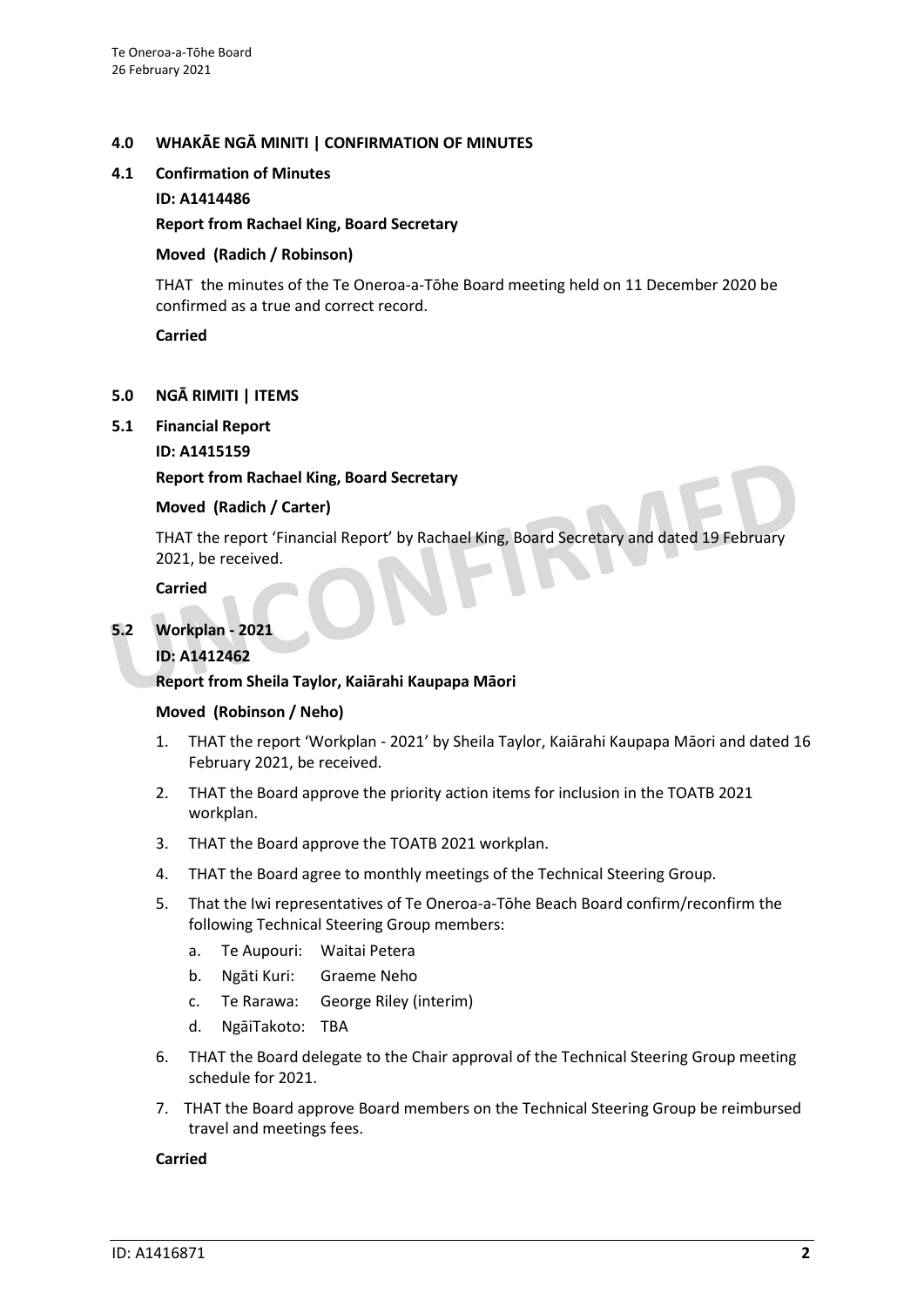# **5.3 Level Contract Variation - request two**

#### **ID: A1413279**

# **Report from Sheila Taylor, Kaiārahi Kaupapa Māori**

#### **Moved (Robinson / Neho)**

- 1. THAT the report 'Level Contract Variation request two' by Sheila Taylor, Kaiārahi Kaupapa Māori and dated 17 February 2021, be received.
- 2. THAT Te Oneroa-a-Tōhē Board approve an additional \$2,000 (excluding GST) of budget be assigned to the final stages of design work for Te Oneroa-a-Tōhē Board - Beach Management Plan and associated documents.

# **Carried**

# **5.4 NZPI Award Nomination - Te Oneroa-a-Tōhe Beach Management Plan ID: A1413444**

# **Report from Sheila Taylor, Kaiārahi Kaupapa Māori**

#### **Moved (Robinson / Neho)**

- 1. THAT the report 'NZPI Award Nomination Te Oneroa-a-Tōhe Beach Management Plan' by Sheila Taylor, Kaiārahi Kaupapa Māori and dated 18 February 2021, be received.
- 2. THAT Te Oneroa-a-Tōhe Beach Board approve the NZPI 2021 application form in Attachment 1 as completed by David Badham of Baker and Associates
- 3. THAT Te Oneroa-a-Tōhe Beach Board:
	- a. give written consent and agree to their project being reproduced, exhibited, published, communicated and/or adapted by NZPI for the purposes of the awards, provided authorship is attributed to the Board
	- b. grant permission for the nomination material to be reproduced, exhibited, published, communicated and/or adapted by NZPI for the purposes of the Awards.
- 4. THAT in relation to the Reserve Management Plans, the iwi representatives of Te Oneroaa-Tōhe Beach Board:
	- a. give written consent and agree to their project being reproduced, exhibited, published, communicated and/or adapted by NZPI for the purposes of the awards, provided authorship is attributed to the iwi representatives of the Board.
	- b. grant permission for the nomination material to be reproduced, exhibited, published, communicated and/or adapted by NZPI for the purposes of the Awards.
- 5. THAT, if the nomination is successful, Te Oneroa-a-Tōhe Beach Board approve the creation of:
	- a. a poster for the purposes of promoting Te Rautaki o Te Oneroa-a-Tōhe
	- b. a video for the purposes of promoting Te Rautaki o Te Oneroa-a-Tōhe.

#### **Carried**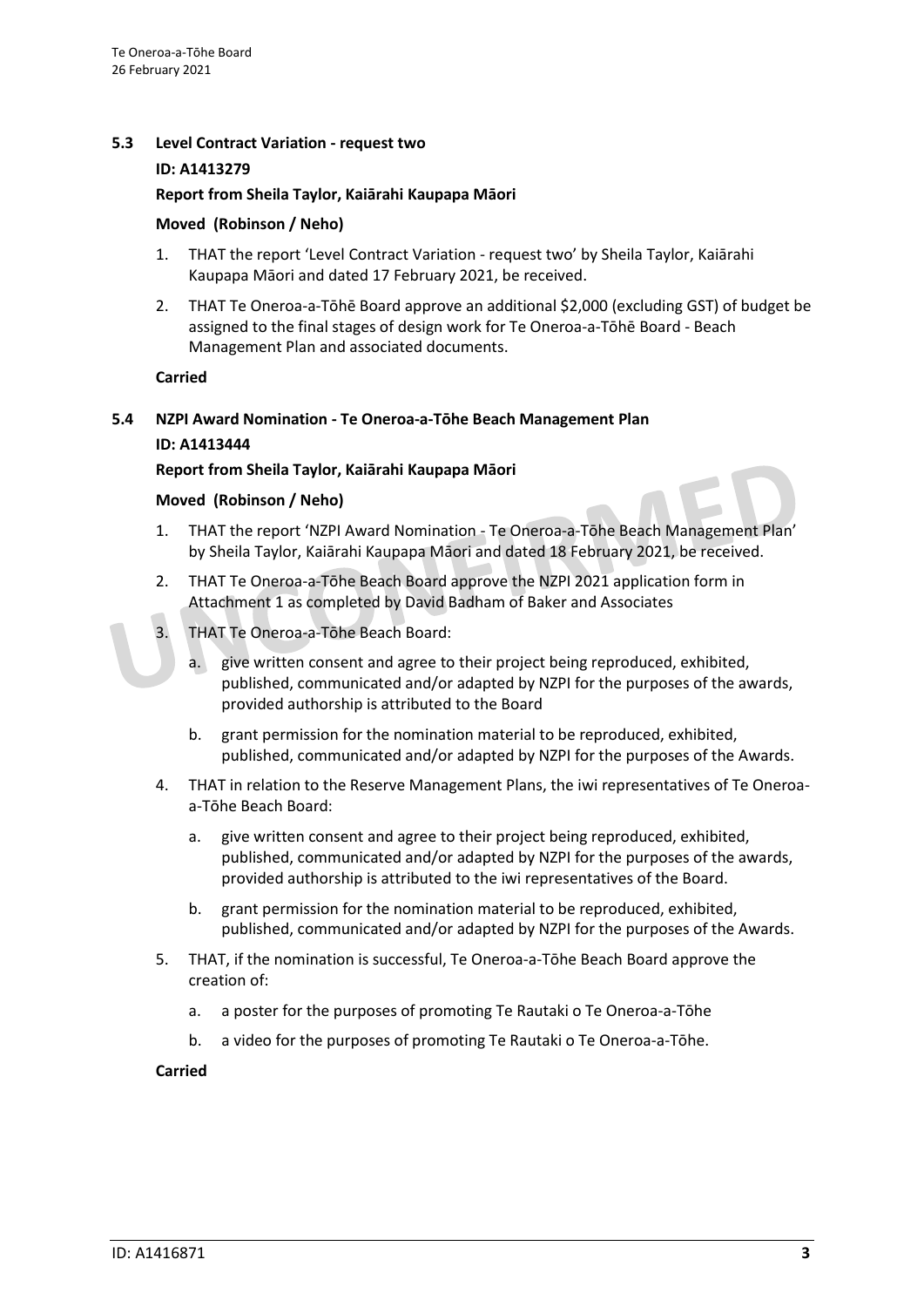# **6.0 GENERAL BUSINESS**

#### **6.1 Climate Change**

- Discussion took place regarding the impacts of climate change and changes ahead for local government; and the Coastal Hazard Maps.
- Request for Climate Change and Coastal Hazard Maps to be an agenda item for the next Board meeting.

# *11.10am - John Carter left the meeting*

# **6.2 Bylaws**

- *Speed limits on beaches*
	- Far North District Council had started work on the bylaw speed limits and will bring a paper to the next Board meeting.

# *Dog Bylaw*

- Discussion as to why an action wasn't recorded in the plan pertaining to control of dogs on the beach.
- In the meantime there was a request for Far North District Council to bring a paper to the next Board meeting and consider how it might work with the Board on this issue.

# *11.26am - Mate Radich left the meeting*

# **6.3 Schnapper Bonanza Fishing Competition**

 Cr Kitchen raised the issue of the upcoming Schnapper Bonanza Fishing Competition and the possibility of raising the awareness of the Board and the Plan via the event, by having collateral in their welcome packs and someone speak at the event opening.

#### **Moved (Kitchen / Neho)**

1. THAT the Board approve up to \$2,000 for the development of collateral to be included in the starter packs, on the proviso that consent is sought from the event organisers.

#### **Carried**

#### **6.4 Launch for the Beach Management Plan**

- Discussion took place regarding whether or not to have some form of ceremony to bless / launch Te Rautaki o Te Oneroa-a-Tōhe.
- It was agreed, given the need to make cosmetic changes to the document, that an event recognising the Plan be held at Korau Kore Marae in the morning prior to the April Board meeting.

# **AGREED ACTIONS**

|    | Northland District Council be corrected to Northland Regional<br>Council in the NZPI Award Nomination | NRC.                |
|----|-------------------------------------------------------------------------------------------------------|---------------------|
| 2. | Climate Change and Coastal Hazard Maps to be an agenda item<br>for the next Board meeting             | Ben Lee, NRC        |
| 3. | Paper on speed limits on beaches to be brought to the next<br>Board meeting                           | Rayna Crymble, FNDC |